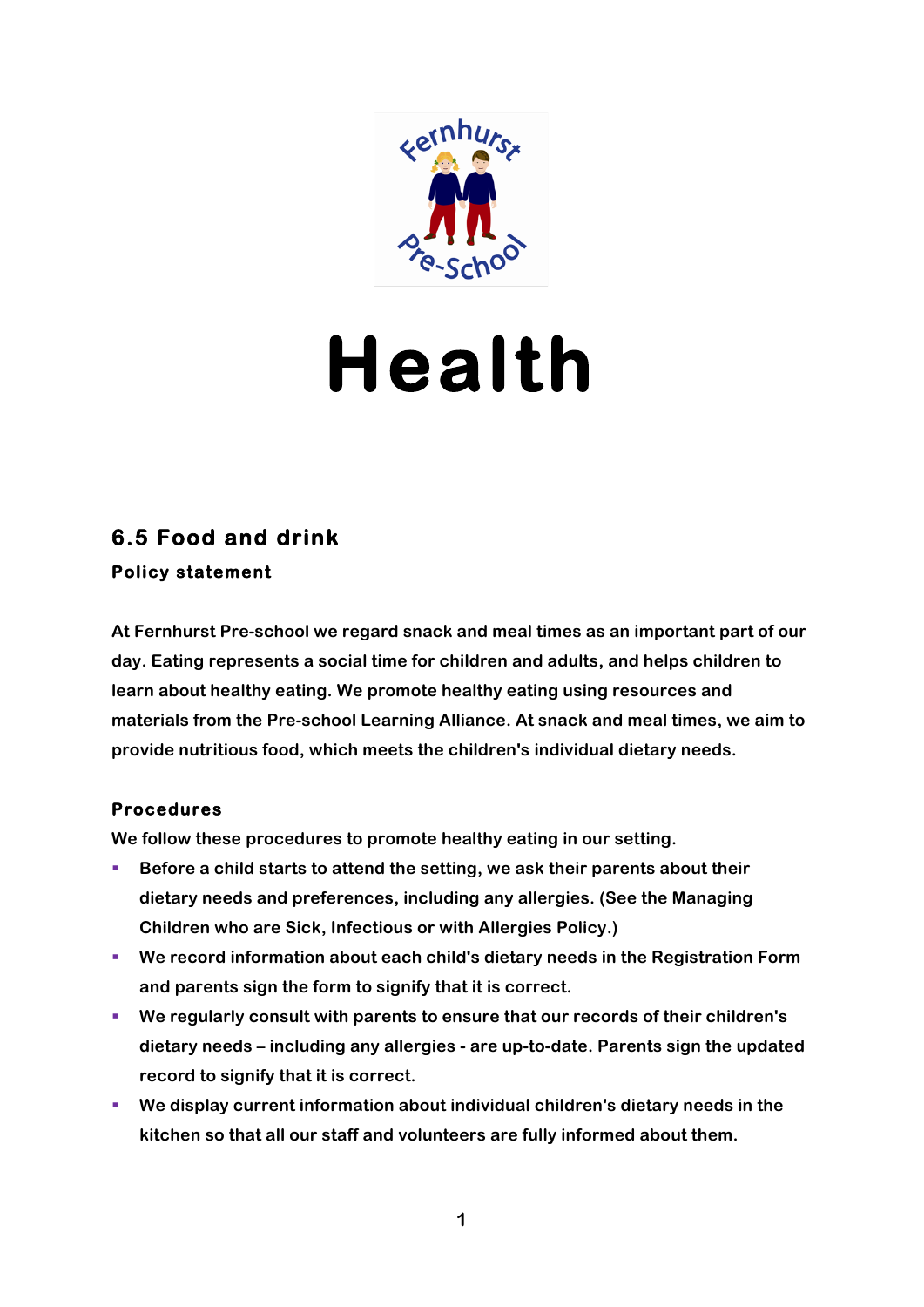- § **We implement systems to ensure that children receive only food and drink that is consistent with their dietary needs and preferences, as well as their parents' wishes.**
- § **We provide nutritious food for all snacks, avoiding large quantities of saturated fat, sugar and salt and artificial additives, preservatives and colourings.**
- § **We take care not to provide food containing nuts or nut products and we are especially vigilant where we have a child who has a known allergy to nuts.**
- § **Through discussion with parents and research reading, we obtain information about the dietary rules of the religious groups to which children and their parents belong, and of vegetarians and vegans, as well as about food allergies. We take account of this information in the provision of food and drinks.**
- § **We show sensitivity in providing for children's diets and allergies. We do not use a child's diet or allergy as a label for the child, or make a child feel singled out because of her/his diet or allergy.**
- § **We organise snack times so that they are social occasions in which children and adults participate.**
- § **We use snack times to help children to develop independence through making choices, serving food and drink and feeding themselves.**
- § **We provide children with utensils that are appropriate for their ages and stages of development and that take account of the eating practices in their cultures.**
- § **We have fresh drinking water constantly available for the children. We inform the children about how to obtain the water and that they can ask for water at any time during the day.**
- § **In accordance with parents' wishes, we offer children arriving early in the morning, and/or staying late, an appropriate snack.**
- § **We inform parents who provide food for their children about the storage facilities available in our setting.**
- § **We give parents who provide food for their children information about suitable containers for food.**
- § **In order to protect children with food allergies, we discourage children from sharing and swapping their food with one another.**
- § **We provide semi-skimmed milk as a drink to all children.**

### **Packed lunches**

**Where we cannot provide cooked meals and children are required to bring packed lunches, we:**